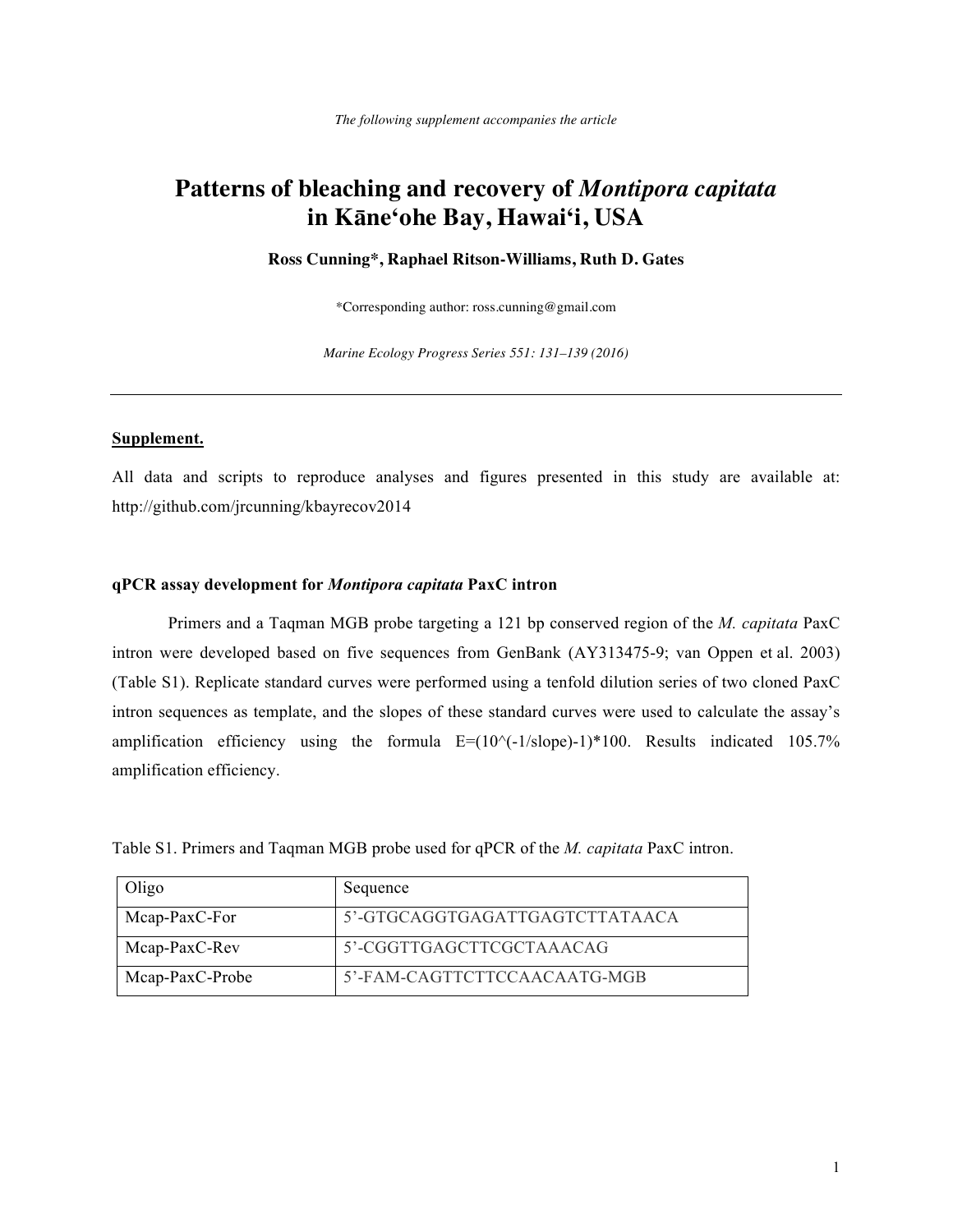#### **Standard curves and fluorescence normalization**

Different Taqman probes have variable fluorescence intensity that must be accounted for in order to use a fixed  $\Delta R_n$  threshold across multiple assays for relative quantification. To quantify these differences, we performed standard curves with known quantities of target DNA over a 5-log<sub>10</sub> dilution series, using two replicate template preparations of each target, each run in triplicate reactions. A linear model of the  $C_T$  values as a function of template concentration and target indicated that for the same template concentration, the *M. capitata* PaxC assay and clade C *Symbiodinium* assay amplified 0.848 and 2.268 cycles later than the clade D *Symbiodinium* assay. These values were subtracted from  $C_T$  data for these assays to normalize differences due to variable fluorescence.

# **Actin gene copy number estimation**

To estimate the number of copies of the targeted locus in clade C and D *Symbiodinium* (copies cell<sup>-1</sup>), we quantified DNA extracted from known numbers of cells using standard curves of known numbers of copies of target DNA. Tissue from six *M. capitata* colonies with varying proportions of clade C and D *Symbiodinium* was extracted with an airbrush, homogenized, and loaded onto a haemocytometer to count *Symbiodinium* cells. After four replicate counts of 0.5 mm<sup>2</sup> to determine cell concentration in each sample, DNA was extracted from three replicate aliquots of 0.7-1 x  $10^5$  cells in constant volumes (n=18 extractions), and eluted in 50 µL TE buffer. Each extraction was then assayed for clade C and D *Symbiodinium* with three technical replicates on each of two plates with standard curves of known concentrations of each target. The number of copies of clade C and D target present in each sample (averaged among technical replicates) on each plate was calculated from the standard curve, and an equation was constructed for each sample in the form of:

(No. C copies) / (C copies cell<sup>-1</sup>) + (No. D copies) / (D copies cell<sup>-1</sup>) = No. cells

where only C copies cell<sup>-1</sup> and D copies cell<sup>-1</sup> are unknown. The overdetermined system of 36 equations was then solved by singular value decomposition to estimate the number of copies per cell for each target. This yielded values of 32.85 and 2.75 for clade C and D, respectively; therefore, integer values of 33 and 3 were used and assumed constant for all samples in the study. These values are consistent with other studies that have quantified copy number of these actin loci in other clade C and D *Symbiodinium* (Cunning & Baker 2013, Silverstein et al. 2014).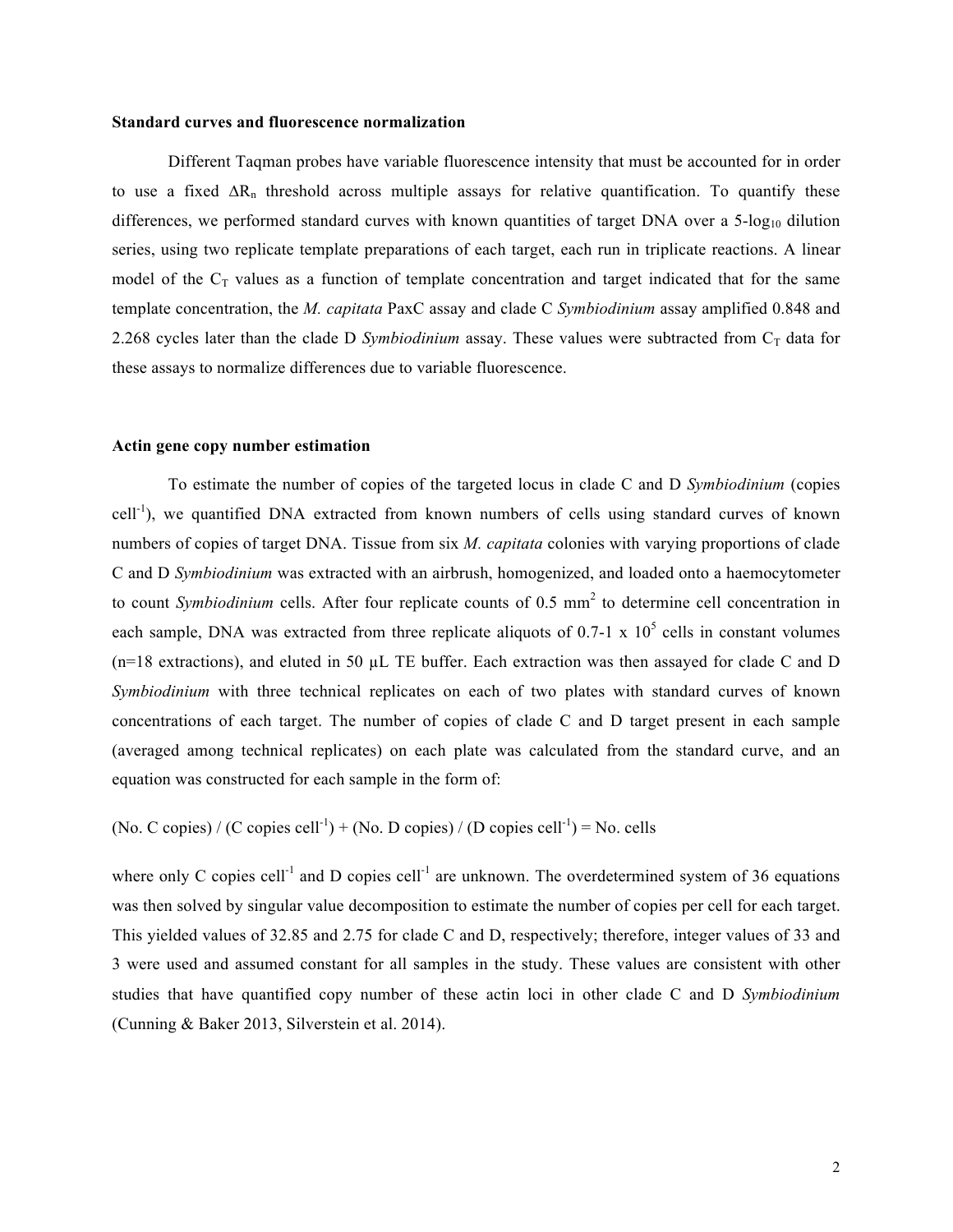# **qPCR data quality filtering**

qPCR data were screened to identify low quality sample runs. All samples with a standard deviation greater than one among technical replicates of any target were rerun, and the run yielding the lowest average standard deviation of technical replicates was retained in the dataset. For samples with a mean  $C_T$  value for the host assay greater than one standard deviation above the mean for all samples, DNA was re-extracted from the tissue sample archive and subsequently rerun. This was done because high host  $C_T$  values may indicate low DNA yield or carryover of PCR inhibitors during extraction. The extraction yielding the lowest host  $C_T$  values was kept in the dataset; other runs were discarded. After these steps, samples that still had a high outlying host  $C_T$  value (1.5 x IQR > 75<sup>th</sup> percentile) were used in qualitative but not quantitative analyses.

# **ITS2 sequences from** *Symbiodinium* **in** *M. capitata*

From a subset of 3 bleached clade C-dominated colonies, 3 non-bleached clade C-dominated colonies, and 3 non-bleached clade D-dominanted colonies, we analyzed *Symbiodinium* ITS2 sequence assemblages (Fig. S1) obtained from paired-end Illumina libraries sequenced at Research and Testing Laboratory (Lubbock, TX) using the primers its-dino and its2rev2 (Stat et al. 2009). Paired reads were merged using illumina-utils Eren et al. (2013) with a minimum overlap of 150 bp, Q30-check, and maximum mismatch of 3 bp. QIIME (Caporaso et al. 2010) was used to remove chimeric sequences, cluster OTUs at both 97% and 100% similarity, and assign taxonomy to the most abundant sequence from each OTU using BLAST with a custom *Symbiodinium* ITS2 reference database and e-value cutoff of 0.001. With *Symbiodinium* sequences, 97% and 100% similarity OTU tables were generated and imported into R using the phyloseq package (McMurdie and Holmes 2013). OTUs not observed at least 3 times in at least 1 sample were removed, and counts were transformed to relative abundance. In clade C colonies, >95.8% of sequences in each sample belonged to the same 97%-OTU, which was identified as ITS2 type C31 (AY258496). In clade D colonies, >98.4% of sequences in each sample belonged to the same 97%- OTU identified as D1a (AF499802) (Fig. S1). These results indicate that colonies are dominated by a single symbiont type, as 97% similarity in the ITS2 region is associated with single clonal lineages of *Symbiodinium* (Arif et al. 2014). However, to be conservative we also analyzed 100%-OTUs: the dominant 97%-OTUs broke down into several closely related OTUs, though all clade C- or D-dominated colonies still had the same numerically dominant sequence (C31 and D1a, respectively), and similar rankabundance order of additional sequence types (Fig. S1). PERMANOVA detected no difference in community structure between bleached and non-bleached C-dominated colonies using either 97% or 100% OTUs, but differences between non-bleached C and non-bleached D-dominated colonies were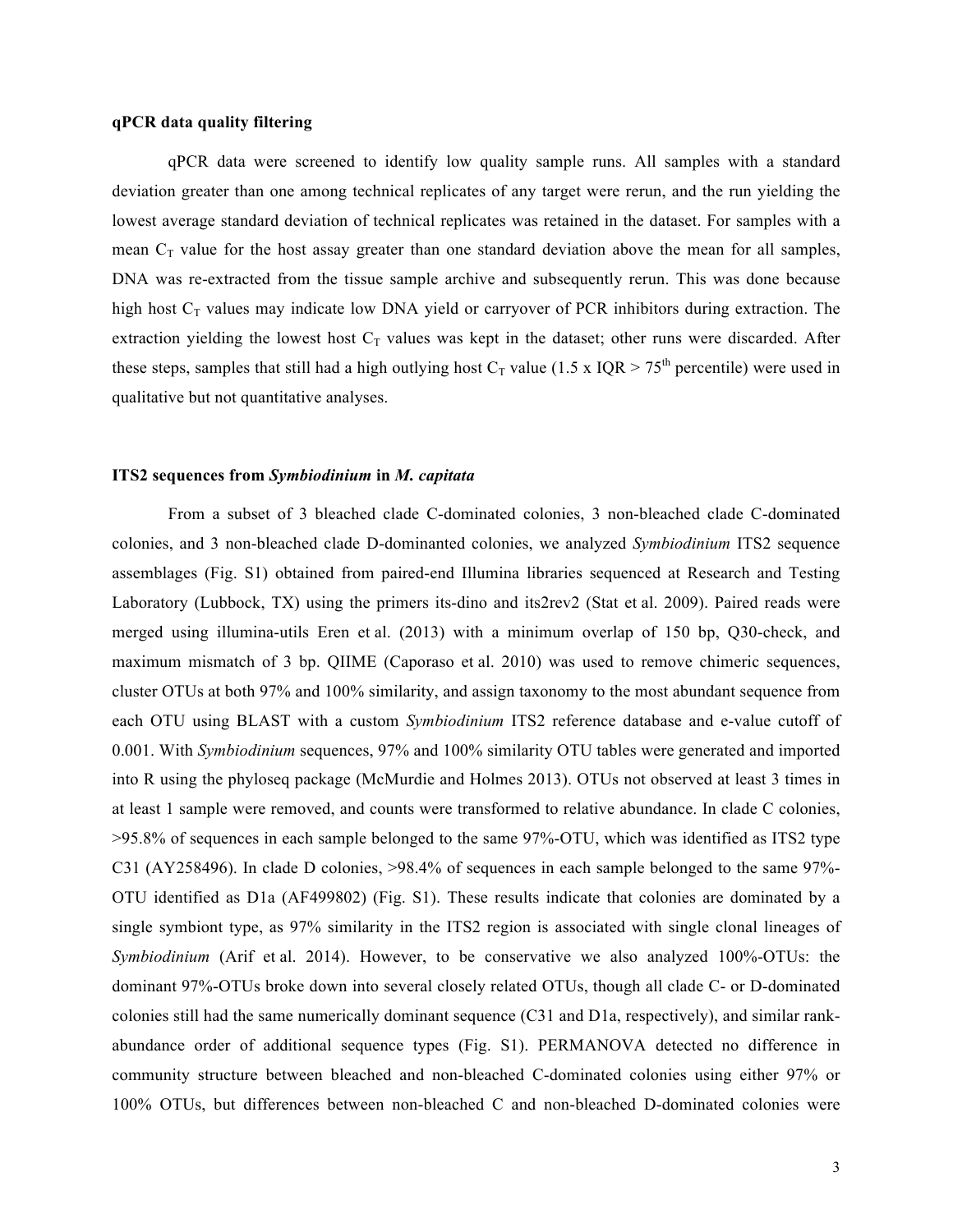significant ( $p < 0.05$ ) at both levels of resolution. While identifying C31 and D1a as the particular clade C and D types in these corals, these results also provide evidence that clade C-dominated colonies have the same symbionts regardless of whether they bleached or not.



Figure S1. Relative abundance of ITS2 sequence OTUs clustered at A) 97% and B) 100% identity for each of the bleached ("B" label above column) and non-bleached ("NB") colonies dominated by clade C ("C") or clade D ("D") *Symbiodinium*. Each OTU is represented by a unique grayscale or color, and those with a relative abundance of 4% or more within a sample are labeled with their unique OTU identifier (assigned by QIIME) and closest BLAST hit from the reference database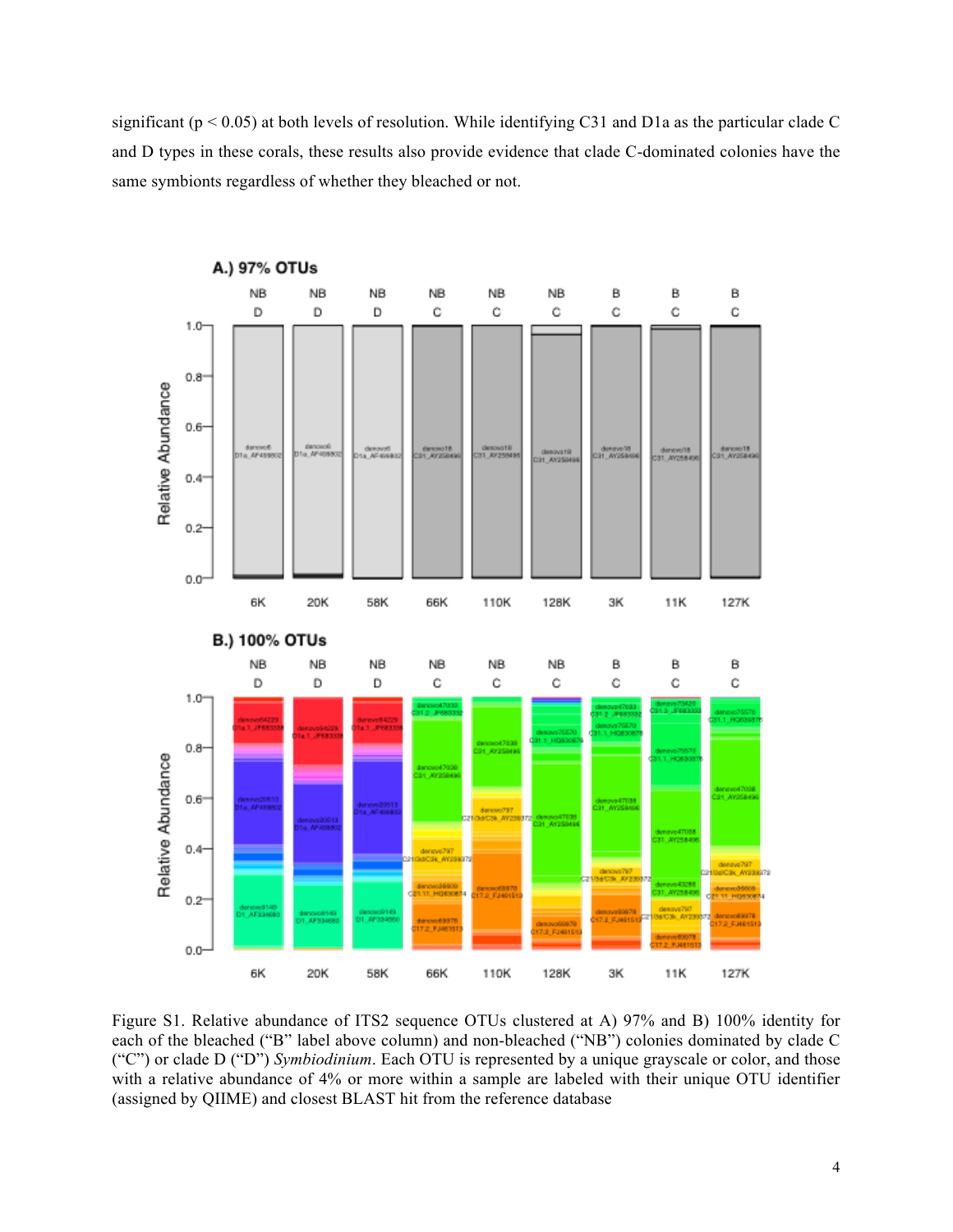### **Actin sequences of clade C** *Symbiodinium* **in** *M. capitata*

Due to the high biological and sequence diversity within *Symbiodinium* clade C, we confirmed that primer and probe sequences previously developed to target an actin gene locus in other members of clade C (Cunning and Baker 2013) would also successfully amplify the clade C symbionts in *M. capitata* (ITS2 type C31, see above). (Assays have already been validated and performed for *Symbiodinium* D1a, see Silverstein et al. 2015). Universal actin forward primer 2 (5'-CGGCTACTCCTTYACCACMA-3') and universal actin reverse primer (5'-TCRCCCTTGGAGATCCACAT-3') (Mieog et al. 2009) were used to amplify actin sequences from 20 colonies of *M. capitata* containing clade C *Symbiodinium*. Amplicons were cloned using using the pGEM®-T Easy Vector System (Promega, Madison, WI, USA), and inserts were amplified using M13 primers. Inserts of the expected length for *Symbiodinium* clade C actin (~1 kb) were sequenced in the forward direction at the Pacific Biosciences Research Center at the University of Hawaii. After removing failed or low quality sequences (5 total), a total of 60 sequences were analyzed (2-4 sequences from each of 19 colonies, and 8 sequences from one colony), 55 of which were exact matches to the clade C primers and probe. Four sequences, each from a different colony, displayed 1 unique mismatch, while a single sequence displayed 7 mismatches. Mismatching sequences may represent 1) PCR or sequencing errors, 2) other actin loci or pseudogenes from genomes that also contain the matching locus, or 3) clade C *Symbiodinium* types that do not match the qPCR assay. The fact that each of the 4 single mismatches were different suggests these may be errors, and the sequence with 7 mismatches returned an actin pseudogene as its closest BLAST hit on NCBI. While the existence of low abundance uncaptured diversity cannot be ruled out completely, these results, combined with the uniform dominance of ITS2 type C31 (see above), suggest the clade C actin qPCR assay utilized here is capturing most if not all of the clade C *Symbiodinium* present in *M. capitata*.

# **Environmental data**

Temperature and light data were collected at 2 m depth at each reef site (Ritson-Williams and Gates 2016a,b). Temperature data were collected using calibrated HOBO Pendant UA-002-08 loggers (Onset Corp., Bourne, MA, USA). Light data were collected using Odyssey Integrating PAR sensors (Dataflow Systems PTY Limited, Christchurch, New Zealand) calibrated with a cosine-corrected LICOR PAR sensor (LI-192, LICOR Biosciences, Lincoln, NE, USA). Due to logistical reasons, reef 25 light data were not obtained during the study period, and temperature data are missing for a portion of the study.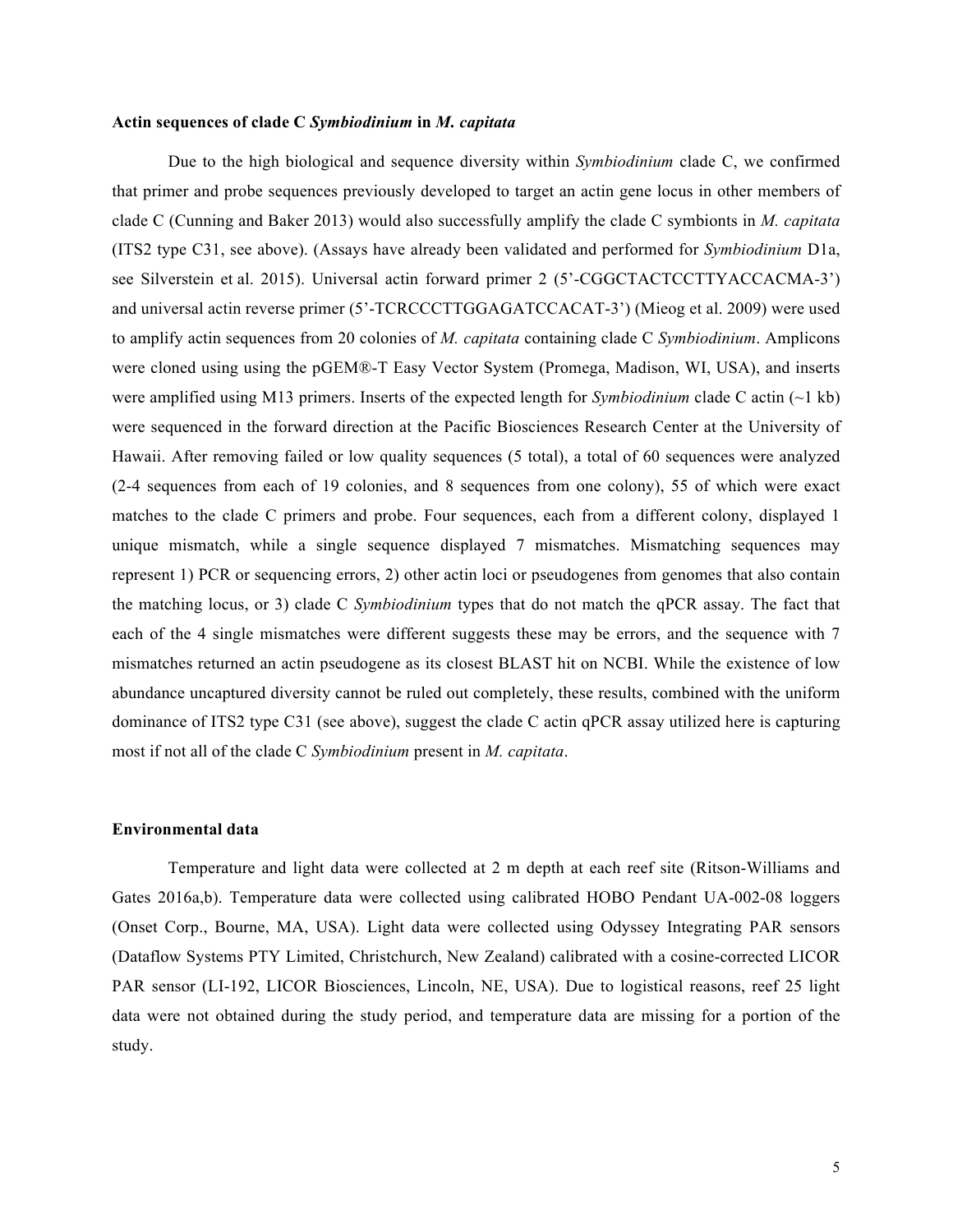Daily mean values for temperature ( $\rm{^{\circ}C}$ ) and light (mol PAR m<sup>-2</sup> d<sup>-1</sup>) were calculated for each reef and plotted along with 7-day moving averages in Fig. S2. Linear mixed models found no significant difference ( $p > 0.01$ ) in temperature among reefs, however, irradiance was  $\sim$ 21% higher at HIMB than reef 44 ( $p < 0.001$ ) between December 2014 and May 2015.



Figure S2. (A) Daily mean temperature and (B) daily light integrals (DLI) from the three reef sites during the study period (data gaps are due to logistical reasons). Thin lines are daily mean values and thick lines are 7-day moving averages.